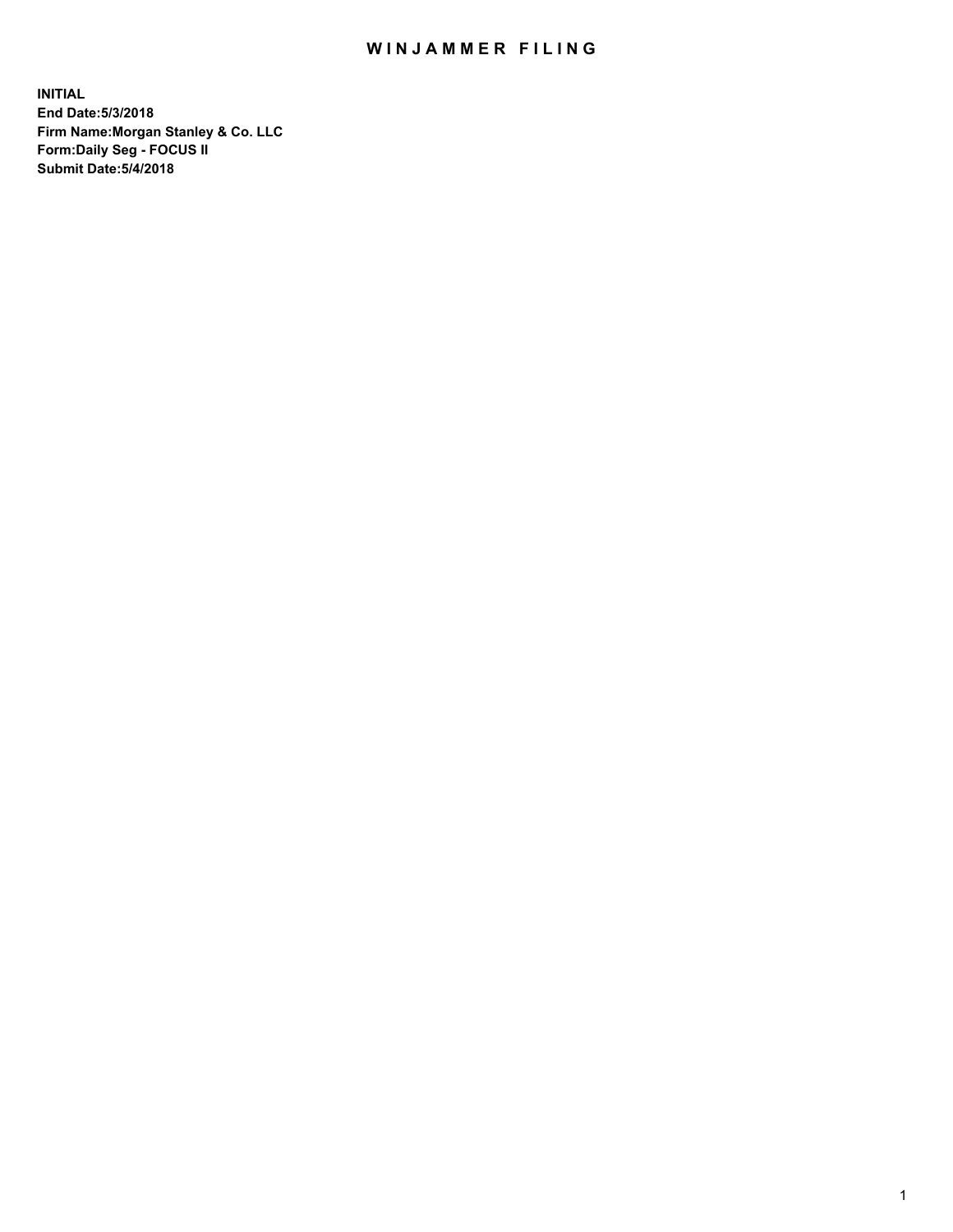## **INITIAL End Date:5/3/2018 Firm Name:Morgan Stanley & Co. LLC Form:Daily Seg - FOCUS II Submit Date:5/4/2018 Daily Segregation - Cover Page**

| Name of Company<br><b>Contact Name</b><br><b>Contact Phone Number</b><br><b>Contact Email Address</b>                                                                                                                                                                                                                          | Morgan Stanley & Co. LLC<br><b>Ikram Shah</b><br>212-276-0963<br>Ikram.shah@morganstanley.com |
|--------------------------------------------------------------------------------------------------------------------------------------------------------------------------------------------------------------------------------------------------------------------------------------------------------------------------------|-----------------------------------------------------------------------------------------------|
| FCM's Customer Segregated Funds Residual Interest Target (choose one):<br>a. Minimum dollar amount: ; or<br>b. Minimum percentage of customer segregated funds required:%; or<br>c. Dollar amount range between: and; or<br>d. Percentage range of customer segregated funds required between: % and %.                        | 280,000,000<br><u>0</u><br>0 <sub>0</sub><br>0 <sub>0</sub>                                   |
| FCM's Customer Secured Amount Funds Residual Interest Target (choose one):<br>a. Minimum dollar amount: ; or<br>b. Minimum percentage of customer secured funds required:%; or<br>c. Dollar amount range between: and; or<br>d. Percentage range of customer secured funds required between: % and %.                          | 140,000,000<br>0 <sub>0</sub><br>0 <sub>0</sub>                                               |
| FCM's Cleared Swaps Customer Collateral Residual Interest Target (choose one):<br>a. Minimum dollar amount: ; or<br>b. Minimum percentage of cleared swaps customer collateral required:% ; or<br>c. Dollar amount range between: and; or<br>d. Percentage range of cleared swaps customer collateral required between:% and%. | 92,000,000<br>0 <sub>0</sub><br>0 <sub>0</sub>                                                |

Attach supporting documents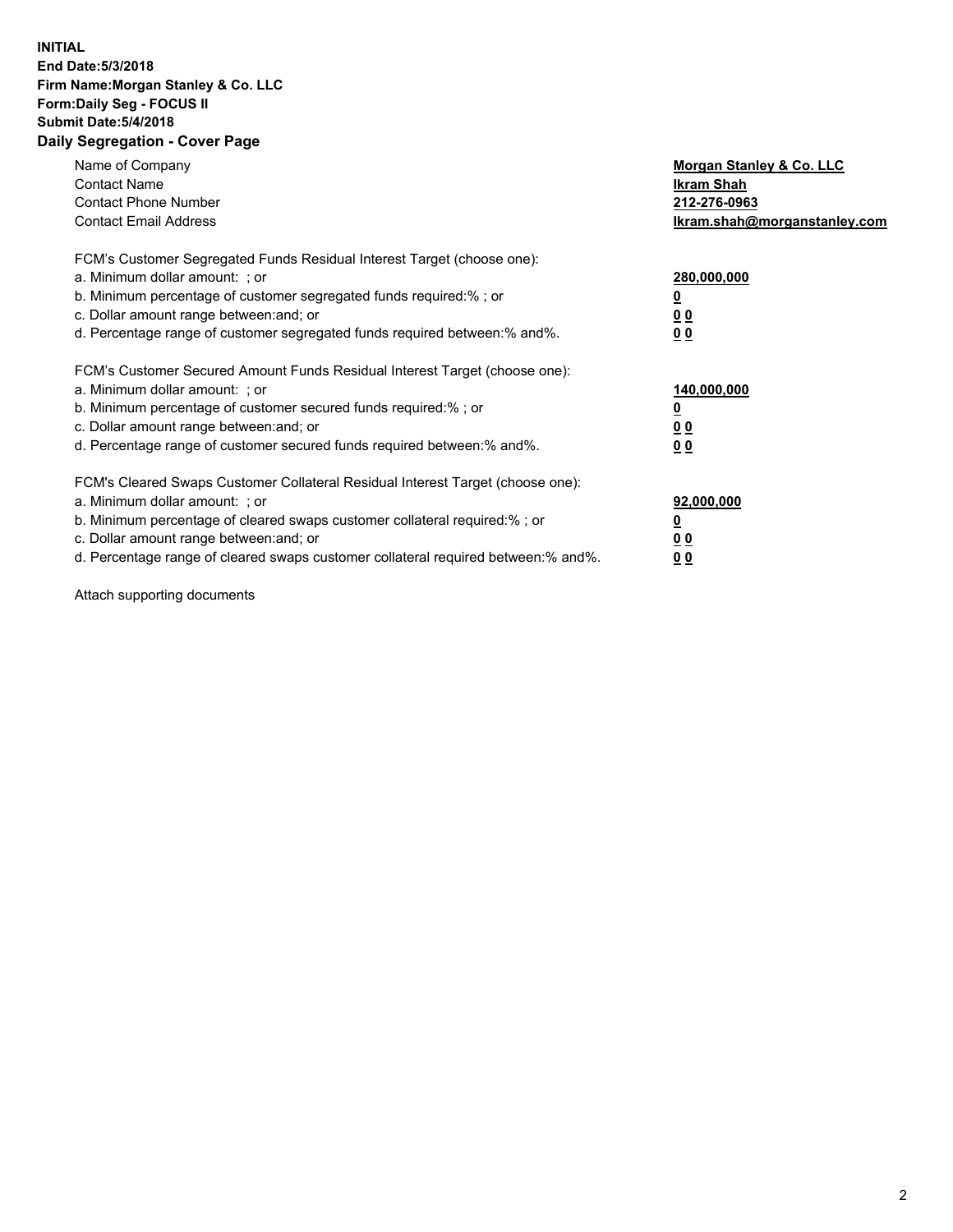## **INITIAL End Date:5/3/2018 Firm Name:Morgan Stanley & Co. LLC Form:Daily Seg - FOCUS II Submit Date:5/4/2018 Daily Segregation - Secured Amounts**

Foreign Futures and Foreign Options Secured Amounts Amount required to be set aside pursuant to law, rule or regulation of a foreign government or a rule of a self-regulatory organization authorized thereunder 1. Net ledger balance - Foreign Futures and Foreign Option Trading - All Customers A. Cash **3,160,162,075** [7315] B. Securities (at market) **2,135,571,974** [7317] 2. Net unrealized profit (loss) in open futures contracts traded on a foreign board of trade **271,269,430** [7325] 3. Exchange traded options a. Market value of open option contracts purchased on a foreign board of trade **21,932,882** [7335] b. Market value of open contracts granted (sold) on a foreign board of trade **-25,202,677** [7337] 4. Net equity (deficit) (add lines 1. 2. and 3.) **5,563,733,684** [7345] 5. Account liquidating to a deficit and account with a debit balances - gross amount **82,111,784** [7351] Less: amount offset by customer owned securities **-81,598,031** [7352] **513,753** [7354] 6. Amount required to be set aside as the secured amount - Net Liquidating Equity Method (add lines 4 and 5) 7. Greater of amount required to be set aside pursuant to foreign jurisdiction (above) or line 6. FUNDS DEPOSITED IN SEPARATE REGULATION 30.7 ACCOUNTS 1. Cash in banks A. Banks located in the United States **173,613,397** [7500] B. Other banks qualified under Regulation 30.7 **1,000,422,710** [7520] **1,174,036,107** 2. Securities A. In safekeeping with banks located in the United States **370,582,219** [7540] B. In safekeeping with other banks qualified under Regulation 30.7 **0** [7560] **370,582,219** [7570] 3. Equities with registered futures commission merchants A. Cash **5,498,563** [7580] B. Securities **0** [7590] C. Unrealized gain (loss) on open futures contracts **316,465** [7600] D. Value of long option contracts **0** [7610] E. Value of short option contracts **0** [7615] **5,815,028** [7620] 4. Amounts held by clearing organizations of foreign boards of trade A. Cash **0** [7640] B. Securities **0** [7650] C. Amount due to (from) clearing organization - daily variation **0** [7660] D. Value of long option contracts **0** [7670] E. Value of short option contracts **0** [7675] **0** [7680] 5. Amounts held by members of foreign boards of trade A. Cash **2,171,714,139** [7700] B. Securities **1,764,989,755** [7710] C. Unrealized gain (loss) on open futures contracts **270,952,965** [7720] D. Value of long option contracts **21,932,882** [7730] E. Value of short option contracts **-25,202,677** [7735] **4,204,387,064** 6. Amounts with other depositories designated by a foreign board of trade **0** [7760] 7. Segregated funds on hand **0** [7765] 8. Total funds in separate section 30.7 accounts **5,754,820,418** [7770]

- 9. Excess (deficiency) Set Aside for Secured Amount (subtract line 7 Secured Statement Page 1 from Line 8)
- 10. Management Target Amount for Excess funds in separate section 30.7 accounts **140,000,000** [7780]
- 11. Excess (deficiency) funds in separate 30.7 accounts over (under) Management Target **50,572,981** [7785]

**0** [7305]

**5,564,247,437** [7355]

## **5,564,247,437** [7360]

[7530]

[7740] **190,572,981** [7380]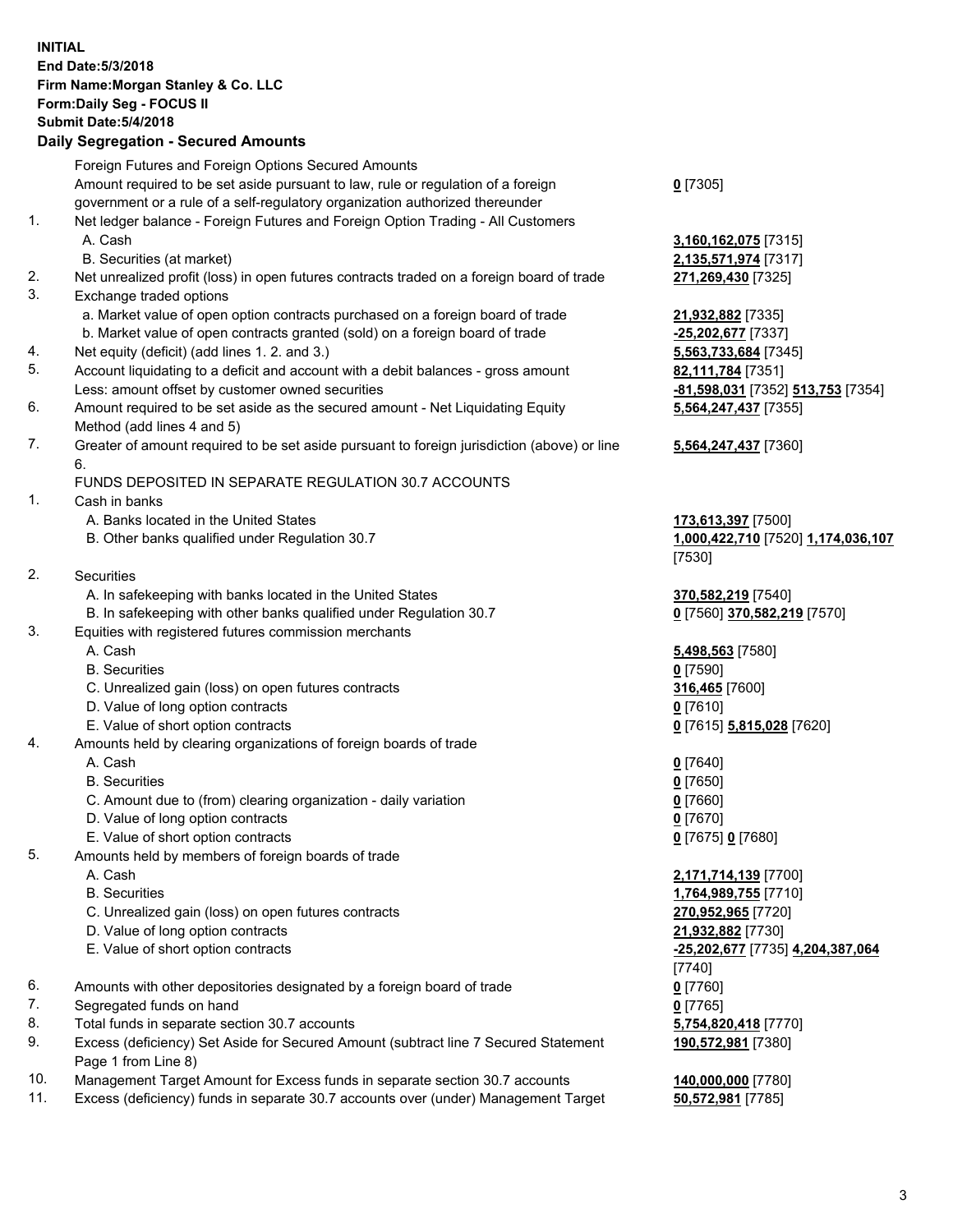**INITIAL End Date:5/3/2018 Firm Name:Morgan Stanley & Co. LLC Form:Daily Seg - FOCUS II Submit Date:5/4/2018 Daily Segregation - Segregation Statement** SEGREGATION REQUIREMENTS(Section 4d(2) of the CEAct) 1. Net ledger balance A. Cash **10,916,280,803** [7010] B. Securities (at market) **5,237,906,565** [7020] 2. Net unrealized profit (loss) in open futures contracts traded on a contract market **-510,937,982** [7030] 3. Exchange traded options A. Add market value of open option contracts purchased on a contract market **441,868,616** [7032] B. Deduct market value of open option contracts granted (sold) on a contract market **-660,846,193** [7033] 4. Net equity (deficit) (add lines 1, 2 and 3) **15,424,271,809** [7040] 5. Accounts liquidating to a deficit and accounts with debit balances - gross amount **200,081,590** [7045] Less: amount offset by customer securities **-198,566,187** [7047] **1,515,403** [7050] 6. Amount required to be segregated (add lines 4 and 5) **15,425,787,212** [7060] FUNDS IN SEGREGATED ACCOUNTS 7. Deposited in segregated funds bank accounts A. Cash **3,689,325,945** [7070] B. Securities representing investments of customers' funds (at market) **0** [7080] C. Securities held for particular customers or option customers in lieu of cash (at market) **1,323,593,024** [7090] 8. Margins on deposit with derivatives clearing organizations of contract markets A. Cash **6,740,309,105** [7100] B. Securities representing investments of customers' funds (at market) **0** [7110] C. Securities held for particular customers or option customers in lieu of cash (at market) **3,914,313,541** [7120] 9. Net settlement from (to) derivatives clearing organizations of contract markets **297,302,254** [7130] 10. Exchange traded options A. Value of open long option contracts **441,868,616** [7132] B. Value of open short option contracts **-660,846,193** [7133] 11. Net equities with other FCMs A. Net liquidating equity **4,111,661** [7140] B. Securities representing investments of customers' funds (at market) **0** [7160] C. Securities held for particular customers or option customers in lieu of cash (at market) **0** [7170] 12. Segregated funds on hand **0** [7150] 13. Total amount in segregation (add lines 7 through 12) **15,749,977,953** [7180] 14. Excess (deficiency) funds in segregation (subtract line 6 from line 13) **324,190,741** [7190] 15. Management Target Amount for Excess funds in segregation **280,000,000** [7194]

16. Excess (deficiency) funds in segregation over (under) Management Target Amount Excess

**44,190,741** [7198]